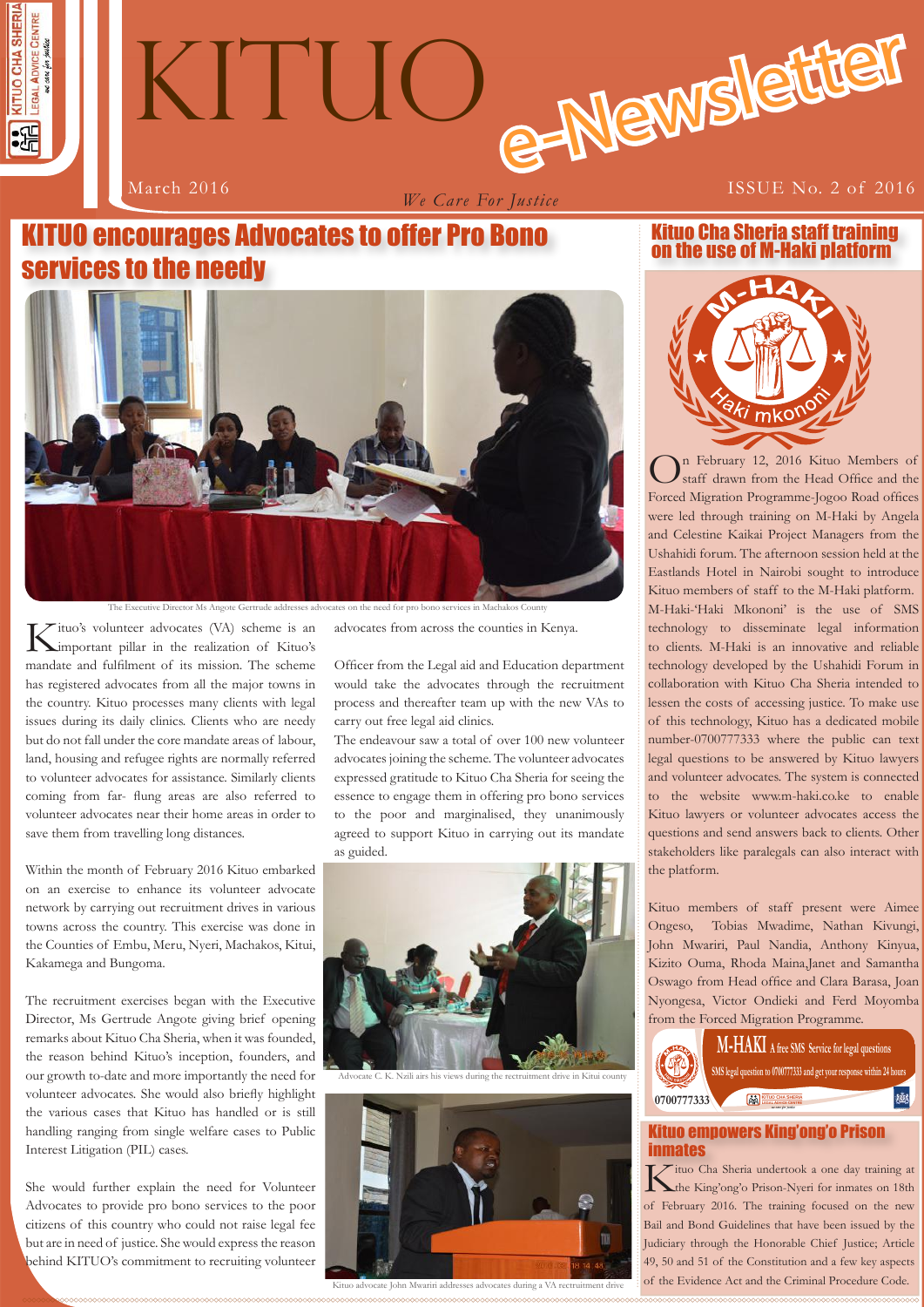

### tuo rescues Halima from imminent deportation



Halima guyo (C) with Kituo staff, a warder and Senator Fatuma Adan outside the deter-

Halima Guyo, a Kenyan residing in Huruma Estate, Nairobi County was held behind bars for two months. Her predicament started in November 2015 when she found herself in the hands of an officer of the Kenya Police on patrol who demanded for her national identification card which incidentally she had misplaced a while ago.

She found herself bundled together with around 400 other people who allegedly came from Ethiopia and hence the only viable option available to them was deportation back to Ethiopia. Halima Guyo tried every means possible to explain to the officers that she was indeed a Kenyan, a mother of two and has never even been to Ethiopia. The officers however, insisted that they were Ethiopians and are in Kenya illegally and should be deported back with immediate effect.

Sen. Fatuma Adan Dullo, Vice Chairperson, National Security and Foreign Relations Committee in the

country who hails from her area witnessed Halima being harassed and forced into the deportation bus together with the others strove to seek justice from all corners but to no avail.

The matter came to Kituo's attention in December 2015 and advocate Clara Barasa and Gloria Dzuya of the Forced Migration Program took up the matter immediately pursuing it in court to ensure Halima was accorded Justice.

Through various hurdles Clara Baraza argued her case, provided all the relevant documents to ascertain her credibility as a Kenyan and the court finally gave orders on 20th January, 2016. On Thursday, 21st January, 2016, Halima who happens to speak Kiswahili and Kikuyu language was all joyful as she reunited with her family after two trying months behind the bars.



Halima guyo (C) with Kituo lawyer Clara Barasa, a warder and Senator Fatuma Adan inside the warders office

#### Key Upcoming Activities MAR - APR 2016

- 1. USIU Africa Students lecture on Categories of forced migrants, statelessness, UNHCR Mandate in refugee's protection, trafficking and smuggling of persons on 3rd March 2016.
- 2. M-haki paralegal training on 7th March 2016.
- 3. Community Sensitization on voluntary repatriation, documentation and address of general challenges facing refugees between Mondays 7th to Thursday 10th March 2016.
- 4. Langata women prison paralegal training from 14th to 25th.
- 5. Assessment visit to Nyando Community Justice Center.
- 6. M-haki piloting and Community training; Kamukunji Community Justice Center on 5th April 2016
- 7. M-haki piloting and Community training; Kibera Community Justice Center on 7th April 2016
- 8. M-haki piloting and Community training; Korogocho Community Justice Center on 12th April 2016
- 9. M-haki piloting and Community training; Forced Migrants on 14th April 2016
- 10. M-haki piloting and Community training; Kitui, Nyando and Turkana Community Justice Centres Between 25th to 29th April 2016.

# Kituo pays courtesy call to Kitui Community Justice Center



Kituo Cha Sheria staff John Mwariri, Boniface Muinde, Paul Nandia and Benard Ouko on Friday, 19th 2016 paid a courtesy call to the Kitui Community Justice Center (KCJC) in Kitui County.

The Kituo officers had a meeting with the Centre's Coordinator, Mr Isaac Mutinda who expressed his gratitude and assurance that the center has has been of great help and has changed lives of many people within the community for the better. Mr. Mutinda, who is a Kituo trained paralegal explained that the center receives many legal issues and expressed the need for refresher training to Kitui Paralegals and need to organise public forums to address issues like Gender Based Violence, family disputes and defilement of minors. He reported that they attend to new clients almost every day with these issues.

The Kituo team was headed for a volunteer advocates recruitment drive in Kitui County and found it necessary to pay a courtesy call to the Justice centre and get an opportunity to listen to the Coordinator and interact with clients.